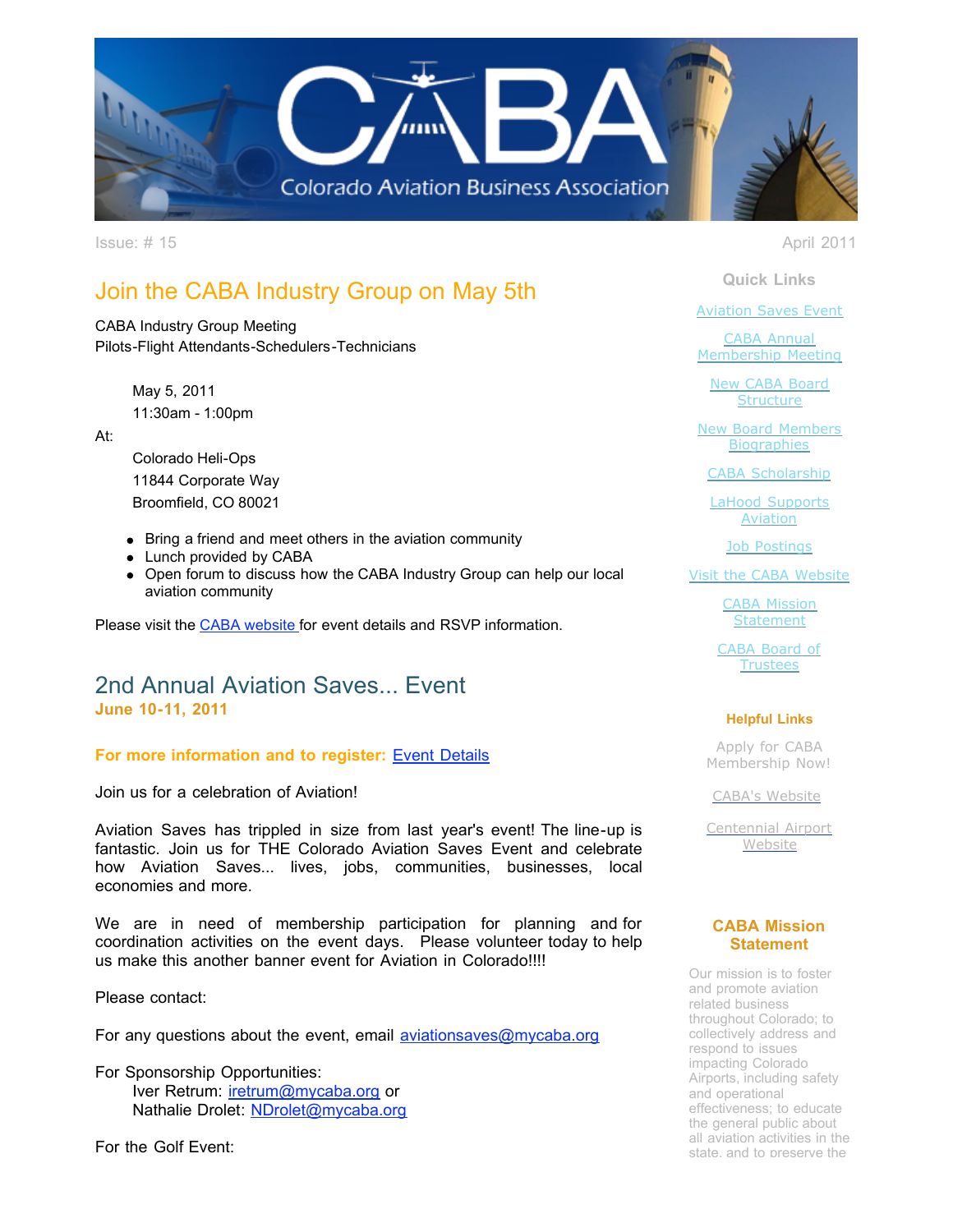Craig Teasdale [Craig.Teasdale@SignatureFlight.com](mailto:Craig.Teasdale@SignatureFlight.com) or Nathalie Drolet [NDrolet@mycaba.org](mailto:ndrolet@mycaba.org)

# Review of the CABA Annual Membership Meeting - March 2011

Thank you to all who attended and for making it a great event!

### **A Special thanks to our guest speakers:**

Guardian Jet - Mike "Doc" Dwyer Jeppesen - Joel Brouhle Rare Bear race pilot - John Penney

We elected four new board members (biographies listed below):

- 1. Barry Stidham
- 2. Chris Leach
- 3. Dan Perrin
- 4. MacKenzie Kelly

Welcome to our new members and thank you for joining the CABA team!

# New CABA Board and Executive Board Structure

#### Executive Committee

Reggie Arsenault - Chairman Brittany Davies - Vice Chairwoman MacKenzie Kelly - Secretary Iver Retrum - Treasurer Chris Leach - Membership Director Dave Purvis - Former Chair

#### Board Members

Chic Myers, Dan Perrin and Barry Stidham - Colorado Airports Committee Nathalie Drolet - Communications Committee MacKenzie Kelly and Iver Retrum - Educational Outreach Committee Eric Carson and Mike Turner - Industry Professionals Committee Includes: S&D, flight attendants, pilots and technicians Gene Langfeldt - Legislative Action Committee MacKenzie Kelly and Reggie Arsenault - Aviation Saves Committee

# New Board Member Biographies

### **Barry Stidham**

Mr. Stidham is a Colorado native born and raised in Broomfield, Colorado. He has been involved in the local aviation community for nearly 25 years. Mr. Stidham attended Colorado State University for his undergraduate business degree and earned his MBA from Regis University. Barry has been involved in Corporate aviation since 1994 in a wide variety of roles. Currently, Mr. Stidham is the Director of Aviation and Chief Pilot for a Fortune 500 company located in the Denver area where he is responsible for the global operations of the company Challenger 604 and Challenger 300 aircraft. When not at work, he is at play with his beautiful 5 year old daughter.

#### **Christopher Leach**

Chris Leach is an attorney at Moye White LLP, a full service business law

state, and to preserve the state's airport related businesses as valuable economic assets to the community at large.

### **CABA Board of Trustees**

Reggie Arsenault (Chairman)

Brittany Davies (Vice Chairwoman)

MacKenzie Kelly(Secretary)

David Purvis (Former Chair)

Iver Retrum (Treasurer)

Chris Leach (Treasurer)

Charles "Chic" Myers Eric Carson Michael Turner Gene Langfeldt Nathalie Drolet Dan Perrin Barry Stidham

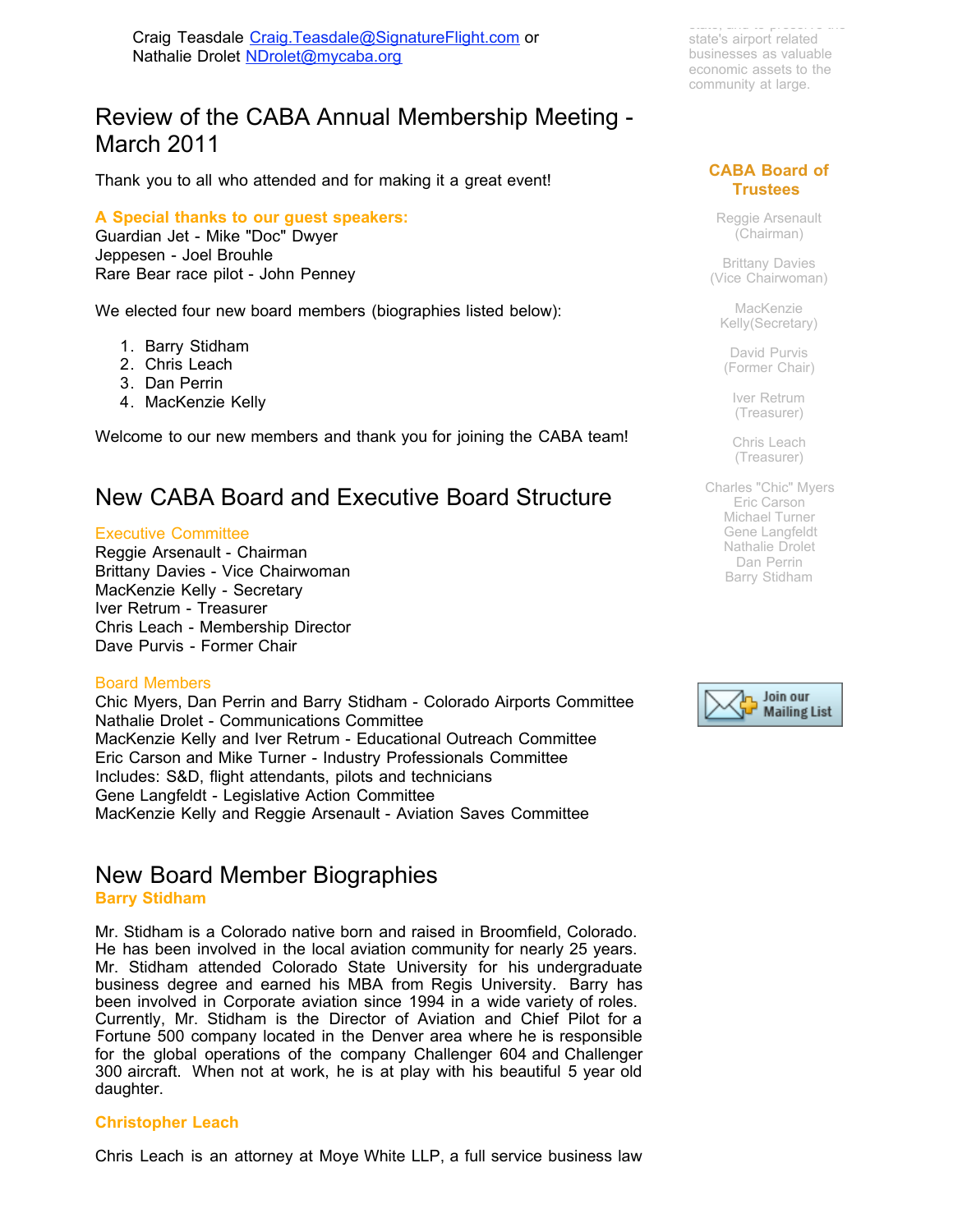firm in Denver. Chris represents aviation-related businesses in matters ranging from regulatory compliance issues to commercial disputes. Chris also handles a variety of civil litigation including general commercial, construction and real estate cases. In addition to practicing aviation law, Chris is a private pilot and a former air-charter dispatcher. Chris has been an active CABA member, volunteering on CABA's membership committee.

### **Dan Perrin**

A native of Grand Junction, CO. Graduated from Mesa State College with a Bachelor of Arts Degree in 1982. Graduated from Emery Aviation College with an Associate degree in Aviation Technology in 1986. Initially built flight time as a Flight instructor and Freight Pilot, while managing a local business. In 1997 he went back to pursuing a career in Aviation and worked as a Flight instructor at Aspen Flying Club, located at Centennial Airport, and accepted the position of Chief Flight Instructor. He eventually accepted a position with West Star Aviation (Grand Junction, CO) as the Hawker Technical Sales Manager, and continued to fly on a weekly basis performing test flights in primarily Citations and Learjet's as part of his duties. He has logged just over 5000 hours as a commercial pilot.

### **MacKenzie Kelly**

After moving to Colorado to attend Colorado State University, MacKenzie began her aviation career with Segrave Aviation based out of North Carolina in 2006. There, she built a foundation as a scheduler and an aviation business professional. She found an opportunity to return to the Rockies with International Jet. She spent a year with them prior to moving to Mayo Aviation where she was able to become certified as a Dispatcher, transition to the Operations Administrator, and continue her growth as a professional here at Centennial Airport. Currently, MacKenzie is acting Project Director of CABA's flagship event, Aviation Saves. She has been actively involved in CABA for more than two years now and was elected to this position after a successful inaugural event.

## Important - CABA Aviation Scholarship

Are you someone who likes aviation? **Do you want to be a pilot, mechanic, flight attendant or a dispatcher?** Are you currently a student or a professional that is on that path but needs the support to move forward? The Colorado Aviation Business Association wants to support you. We are announcing our annual scholarship and we want to provide you with the funds to make your dreams come true.

Our purpose is to provide funding to students and professionals who are looking to start and/or expand their training, education, etc within the field of Aviation with a pathway to General and Business Aviation. Scholarship amount and awarding will be based on the defined need of the applicant, not to exceed \$3,000.

Applicants will be asked to provide the following criteria:

- · Definition of training or schooling that the scholarship will go towards.
- · Essay of what makes you a good candidate to receive the scholarship.
- · Two reference letters.
- · A copy of current resume.

These must be submitted to our Scholarship Committee:

CABA Scholarship Fund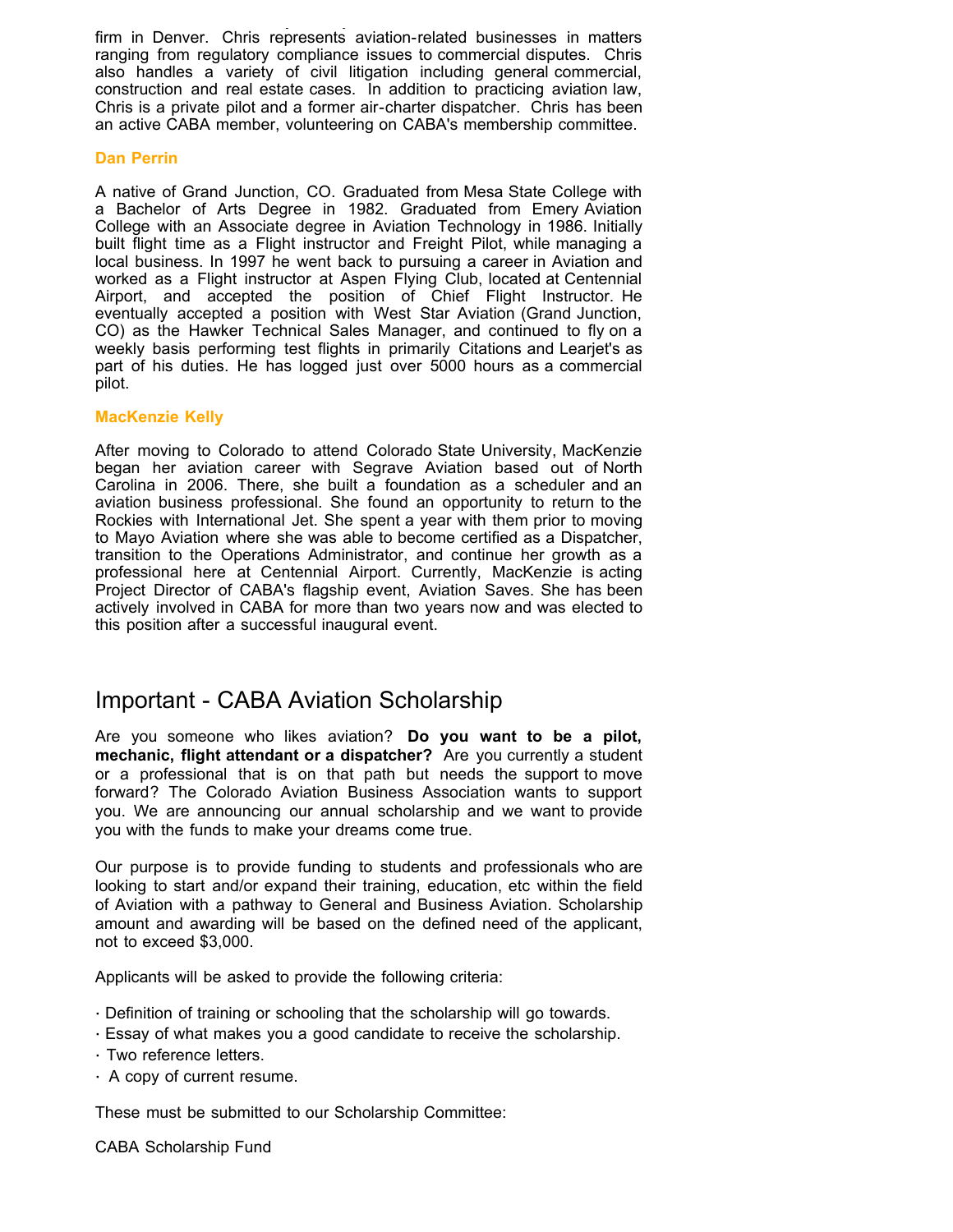8001 S. Interport Blvd. Ste. 300 Englewood, CO 80112

**Scholarships will be awarded at our Aviation Saves Dinner Event, June 10, 2011.**

If you have questions or would like to speak to someone directly, please email us at *[aviationsaves@mycaba.org](mailto:aviationsaves@mycaba.org)* or call MacKenzie Kelly, Aviation Saves Committee Chair, at 303-638-4573.

# LaHood Supports Aviation at Wichita Rally

Transportation Secretary Ray LaHood told a rally of about 2,000 general aviation workers at the Cessna factory in Wichita, Kan., in March, that he will advocate for GA in Washington. "I am proud to stand with you, to work with you and to fight with you to make sure that general aviation continues to flourish," he said. "You will be one of the leaders in helping the global economy pick up. I believe the industry's efforts are crucial to President Obama's goal of doubling exports within five years." The crowd also heard from industry leaders, and state and local officials. Cessna CEO Jack Pelton told [The Associated Press](http://r20.rs6.net/tn.jsp?llr=tkebgpcab&et=1104984753201&s=0&e=001XZU7I8sijSmEzmwLGud5qWYcvMKOwOVtrhrXci1SG4nNHu8wfz5aQObvR5gESSd4Rwgt9un3nuFN1JTxDvDPte4Wbjmp_UjP89uQd0b-GDoCDcxWRorqOuTGH88XKmICZyunjU8t8EvPcLlSNaNMMzi_jZYC-e-gJYrIr_Tr2lkJ321MLjhE2ZyZ_sxtLdRXI784bgJbUoE=) that LaHood met privately with GA executives before the rally and expressed support for the industry. "You couldn't ask for a better outcome," Pelton said. LaHood also said he would lobby President Obama to visit Wichita to learn about the GA industry. Pelton and other industry executives asked LaHood to help them work more efficiently with the FAA to certify new aircraft and to streamline the regulations that govern the export of GA aircraft, the AP said. The rally was organized by the [General Aviation Manufacturers Associationi](http://r20.rs6.net/tn.jsp?llr=tkebgpcab&et=1104984753201&s=0&e=001XZU7I8sijSmEzmwLGud5qWYcvMKOwOVtrhrXci1SG4nNHu8wfz5aQObvR5gESSd4Rwgt9un3nuFWAUaQiQ2681A5-GmnlzlLGadsIsZwmd_nrIhvswVf9V7C518t_OYsRfYOsl3D2mYxO53hOb7QhIvzQsDdKPnD_TeBpu-D_KNFxaK4YubE3Ymn8_Mxq8ok65VhwiB-IQFKxojJeAp-oQykFEXB79LX3expjl3-XxrYLmqDioUzacfuOdyGBAbq)n partnership with Cessna, Hawker Beechcraft, Bombardier Learjet and general aviation suppliers throughout Kansas. The general aviation industry supports 1.2 million jobs in the U.S. and contributes more than \$150 billion to the nation's economy, according to GAMA.

# Job Postings for Employers and Job Seekers

Please visit the CABA job posting. Please send us any aviation jobs you would like to post or go to: [http://mycaba.org/employmentopportunities](http://r20.rs6.net/tn.jsp?llr=tkebgpcab&et=1104984753201&s=0&e=001XZU7I8sijSmEzmwLGud5qWYcvMKOwOVtrhrXci1SG4nNHu8wfz5aQObvR5gESSd4Rwgt9un3nuEEILwme8S5WRkAw0agGi0ZyCJmGdAsVL1eiFxDnANE473uY1HpyzbpDtayus8G9eQ=).

# Visit the CABA Website and Sponsorship Opportunities!

We recommend you visit the CABA Website to keep informed on events and exciting news happening in your Colorado Aviation Community. We always appreciate any sponsorship you can provide to your CO Aviation Business Community.

Please contact Nathalie Drolet with any news or events you would like to share with your CO Aviation colleagues [NDrolet@mycaba.org](mailto:NDrolet@mycaba.org). You may also contact Nathalie if you wish to sponsor any CABA event! Thank you in advance for playing your part